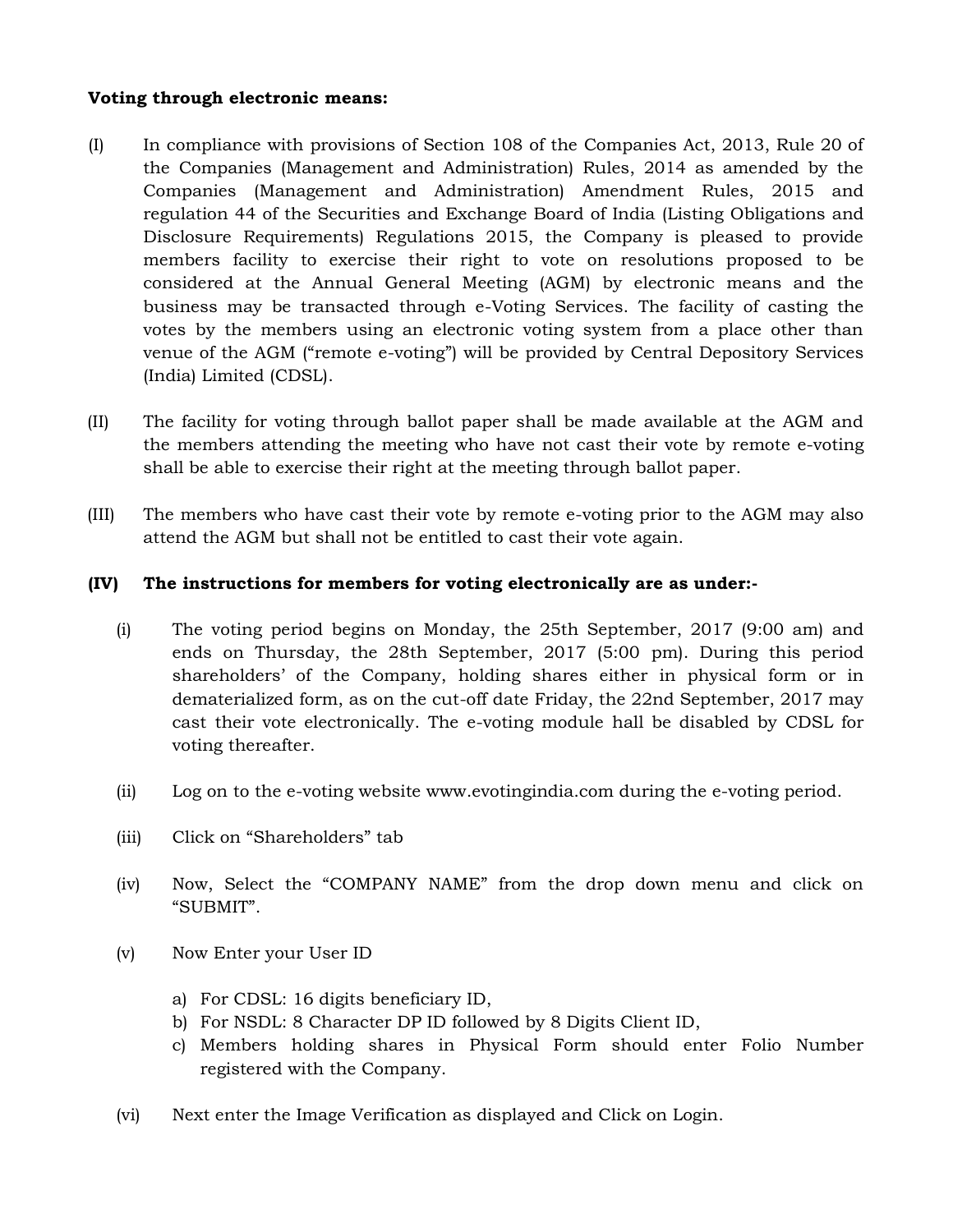- (vii) If you are holding shares in demat form and had logged on to www.evotingindia.com and voted on an earlier voting of any company, then your existing password is to be used.
- (viii) If you are a first time user follow the steps given below:

| For Members holding shares in Demat Form and Physical Form          |                                                                                                                                                                                                                                                                                                  |
|---------------------------------------------------------------------|--------------------------------------------------------------------------------------------------------------------------------------------------------------------------------------------------------------------------------------------------------------------------------------------------|
| PAN                                                                 | Enter your 10 digit alpha-numeric PAN issued by Income Tax<br>Department (Applicable for both demat shareholders as well as physical<br>shareholders)                                                                                                                                            |
|                                                                     | Members who have not updated their PAN with the<br>Company/Depository Participant are requested to use the first two<br>letters of their name and the 8 digits of the sequence number (refer<br>serial no. printed on the name and address sticker/Postal Ballot<br>Form/mail) in the PAN field. |
|                                                                     | In case the sequence number is less than 8 digits enter the applicable<br>number of 0's before the number after the first two characters of the<br>name in CAPITAL letters. E.g. If your name is Ramesh Kumar with serial<br>number 1 then enter RA00000001 in the PAN field.                    |
| Dividend<br><b>Bank Details</b><br><b>OR</b> Date of<br>Birth (DOB) | Enter the Dividend Bank Details or Date of Birth in dd/mm/yyyy<br>format) as recorded in your demat account or in the Company records in<br>order to login.                                                                                                                                      |
|                                                                     | If both the details are not recorded with the depository or company<br>please enter the member id / folio number in the Dividend Bank details<br>field as mentioned in instruction (v).                                                                                                          |

- (ix) After entering these details appropriately, click on "SUBMIT" tab.
- (x) Members holding shares in physical form will then reach directly the Company selection screen. However, members holding shares in demat form will now reach 'Password Creation' menu wherein they are required to mandatorily enter their login password in the new password field. Kindly note that this password is to be also used by the demat holders for voting for resolutions of any other company on which they are eligible to vote, provided that company opts for e-voting through CDSL platform. It is strongly recommended not to share your password with any other person and take utmost care to keep your password confidential.
- (xi) For Members holding shares in physical form, the details can be used only for e voting on the resolutions contained in this Notice.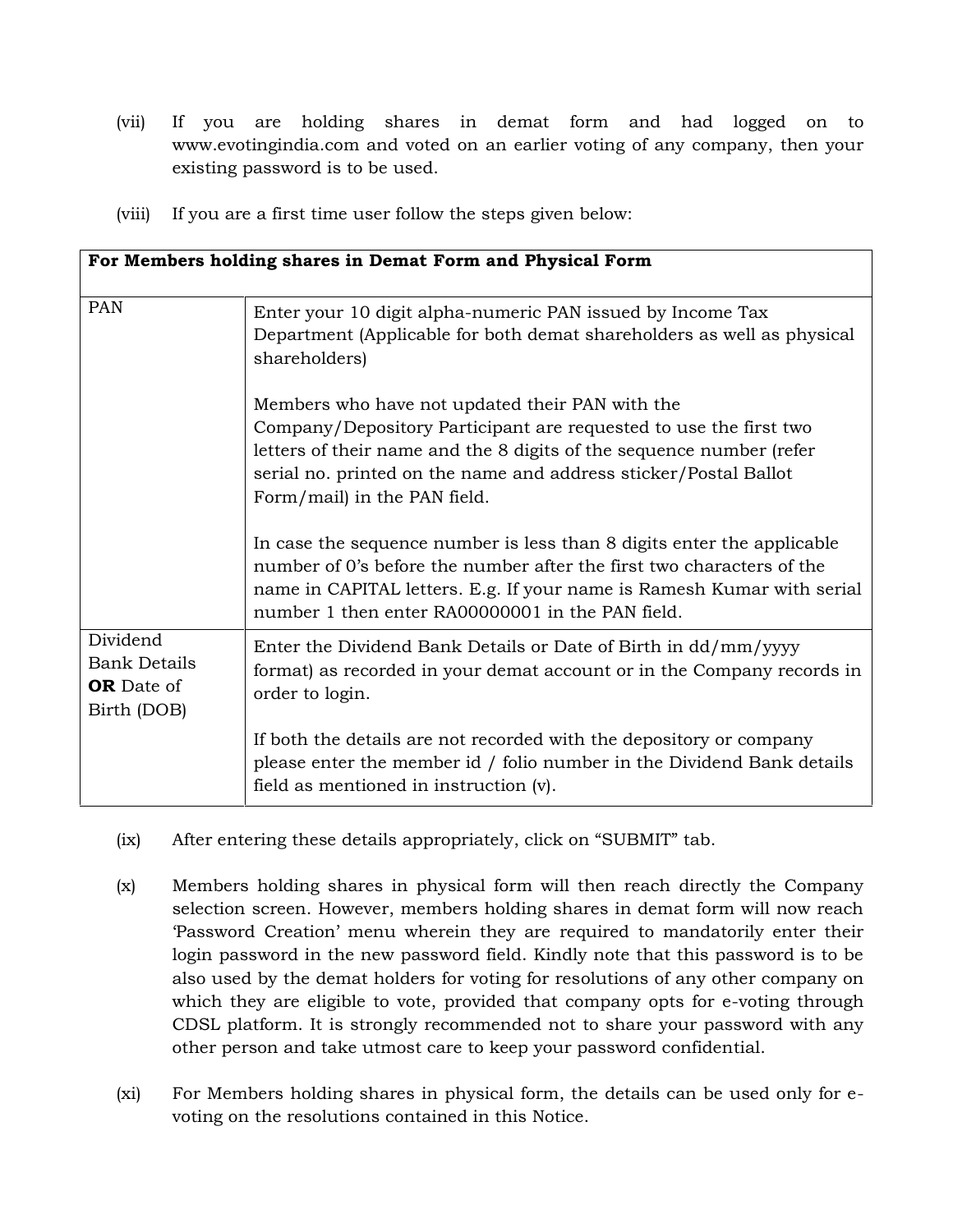- (xii) Click on the EVSN for the relevant SANGAM (INDIA) LIMITED on which you choose to vote.
- (xiii) On the voting page, you will see "RESOLUTION DESCRIPTION" and against the same the option "YES/NO" for voting. Select the option YES or NO as desired. The option YES implies that you assent to the Resolution and option NO implies that you dissent to the Resolution.
- (xiv) Click on the "RESOLUTIONS FILE LINK" if you wish to view the entire Resolution details.
- (xv) After selecting the resolution you have decided to vote on, click on "SUBMIT". A confirmation box will be displayed. If you wish to confirm your vote, click on "OK", else to change your vote, click on "CANCEL" and accordingly modify your vote.
- (xvi) Once you "CONFIRM" your vote on the resolution, you will not be allowed to modify your vote.
- (xvii) You can also take out print of the voting done by you by clicking on "Click here to print" option on the Voting page.
- (xviii) If Demat account holder has forgotten the changed password then Enter the User ID and the image verification code and click on Forgot Password & enter the details as prompted by the system.
- **(xix) Shareholders can also cast their vote using CDSL's mobile app m-Voting available for android based mobiles. The m-Voting app can be downloaded from Google Play Store. Apple and Windows phone users can download the app from the Store and the Windows Phone Store respectively on or after 30th June, 2016. Please follow the instructions as prompted by the mobile app while voting on your mobile.**

## **(xx) Note for Non – Individual Shareholders and Custodians**

- Non-Individual shareholders (i.e. other than Individuals, HUF, NRI etc.) and Custodian are required to log on to www.evotingindia.com and register themselves as Corporates.
- A scanned copy of the Registration Form bearing the stamp and sign of the entity should be emailed to helpdesk.evoting@cdslindia.com.
- After receiving the login details a Compliance User should be created using the admin login and password. The Compliance User would be able to link the account(s) for which they wish to vote on.